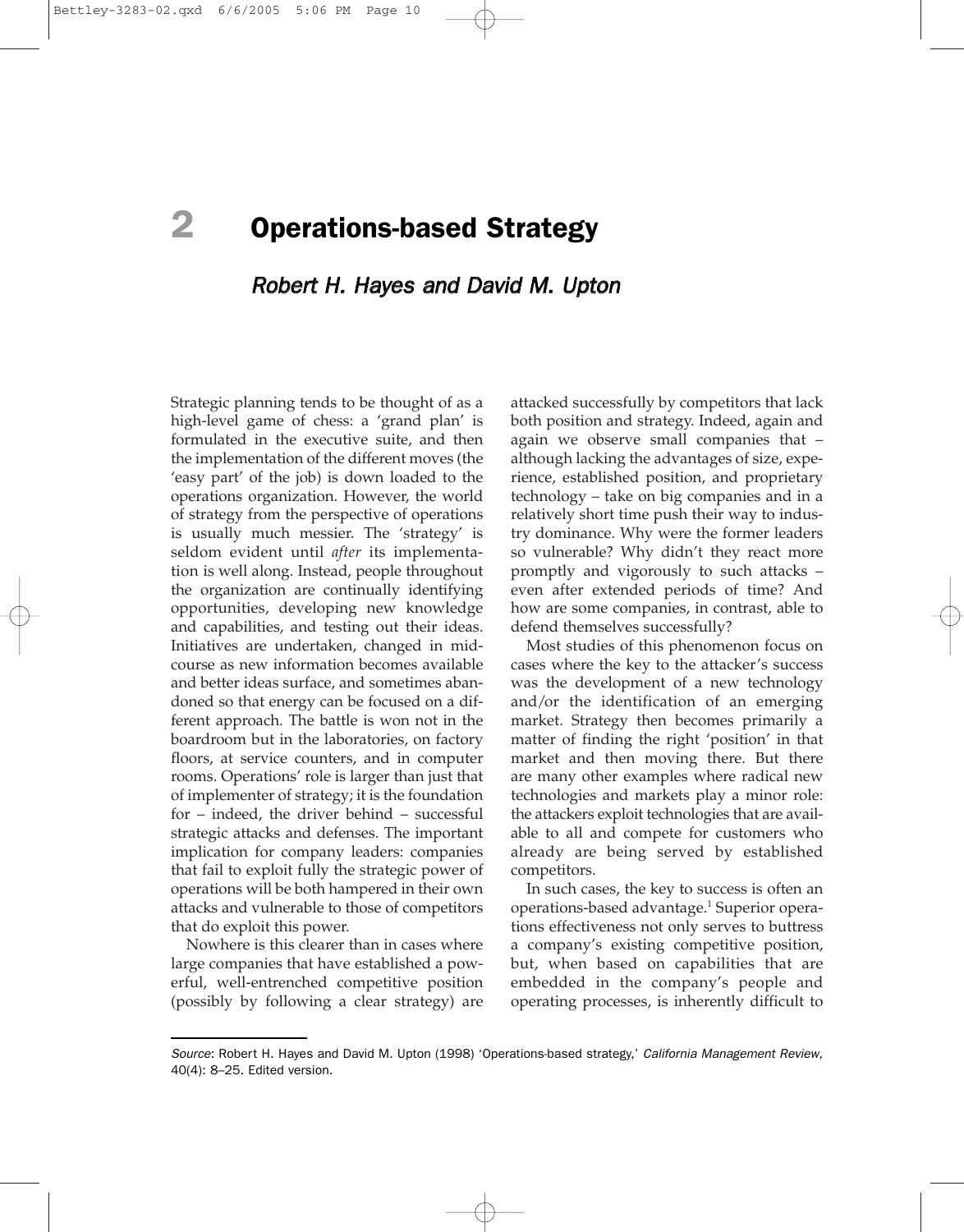imitate. For this reason it can provide the basis for a sustainable competitive advantage even when the company adopts the same competitive position as one or more of its competitors. Moreover, this sort of competitive advantage tends to be less visible to competitors than one that is based on staking out a differentiating competitive position. As a result, they are not prompted to respond as quickly. The sustainability of a competitive advantage that is based on superior operating skills is enhanced, therefore, both because it is difficult to duplicate and because competitors may not perceive its potential effectiveness, or even its existence, until too late.

## THE CASE OF AUSTRALIAN PAPER MANUFACTURERS

Consider, for example, the case of Australian Paper Manufacturers.<sup>2</sup> In 1986, APM (a subsidiary of Amcor, Ltd.), which previously had confined itself to producing paperboard for packaging purposes, decided to enter the Australian market for fine paper. In so doing, it entered into direct competition with giant Australian Pulp and Paper Mills (APPM), the papermaking subsidiary of another Australian conglomerate. Up to that point, APPM had been the only domestic producer of fine papers. Not only did it produce 75% of the fine papers then consumed in Australia (imports accounted for the rest), but it owned two of the country's three largest paper merchants, which together distributed almost half the country's fine papers. To compound the risk that APM took on when it mounted its attack, up until then it had never before made fine paper, which is technologically more challenging than paperboard.

Yet not only was APM able to elbow its way into the markets for fine papers, over the next seven years it rapidly expanded its beachhead until it accounted for almost half the total market – which itself had grown by 50%. In October 1993, APPM's parent company capitulated, selling all its paper manufacturing and distribution operations to Amcor at far

#### Operations-based Strategy 11

below their replacement price. Why didn't APPM – which had the benefit of size, experience, market control, and access to its parent's financial and managerial resources – react sooner and more effectively to APM's challenge? Why didn't it mount an aggressive counterattack while APM was still relatively weak, and its own position still dominant?

#### CROWN EQUIPMENT CORPORATION

It is possible to attribute the inadequacy of APPM's response simply to management complacency and myopia, to the distractions created by problems in its parent company's vast array of other businesses, or to a competitive spirit that had been tamed by many years of market dominance. But such reasons would not explain the longer story of the Crown Equipment Corporation, which was a tiny U.S. producer of TV antenna rotators in 1957 when it decided to enter the low end of the fork lift truck business.3

The success of its first fork lift truck – despite a crowded field of competitors – was due to a then-revolutionary idea: that the tough, no-nonsense people who bought and used fork lift trucks would be attracted to equipment that was not only easy to use, but good-looking. Emboldened (and perhaps a bit surprised) by its initial success, Crown decided to try that approach again. Working with an outside design consulting firm, they introduced a medium-duty, hand-controlled pallet truck that not only again gained rapid market acceptance but also won a design excellence award from the Industrial Design Institute.

This dual success established the strategy that Crown was to follow for the next 30 years: it would identify a segment of the fork lift truck market where the dominant design was stale or inadequate in essential ways. Then, working with professional designers, it would carefully design – from scratch – a more attractive and ergonomically superior truck that it would market at a premium price (about 10% above those of competitive products). Competitors at first derisively referred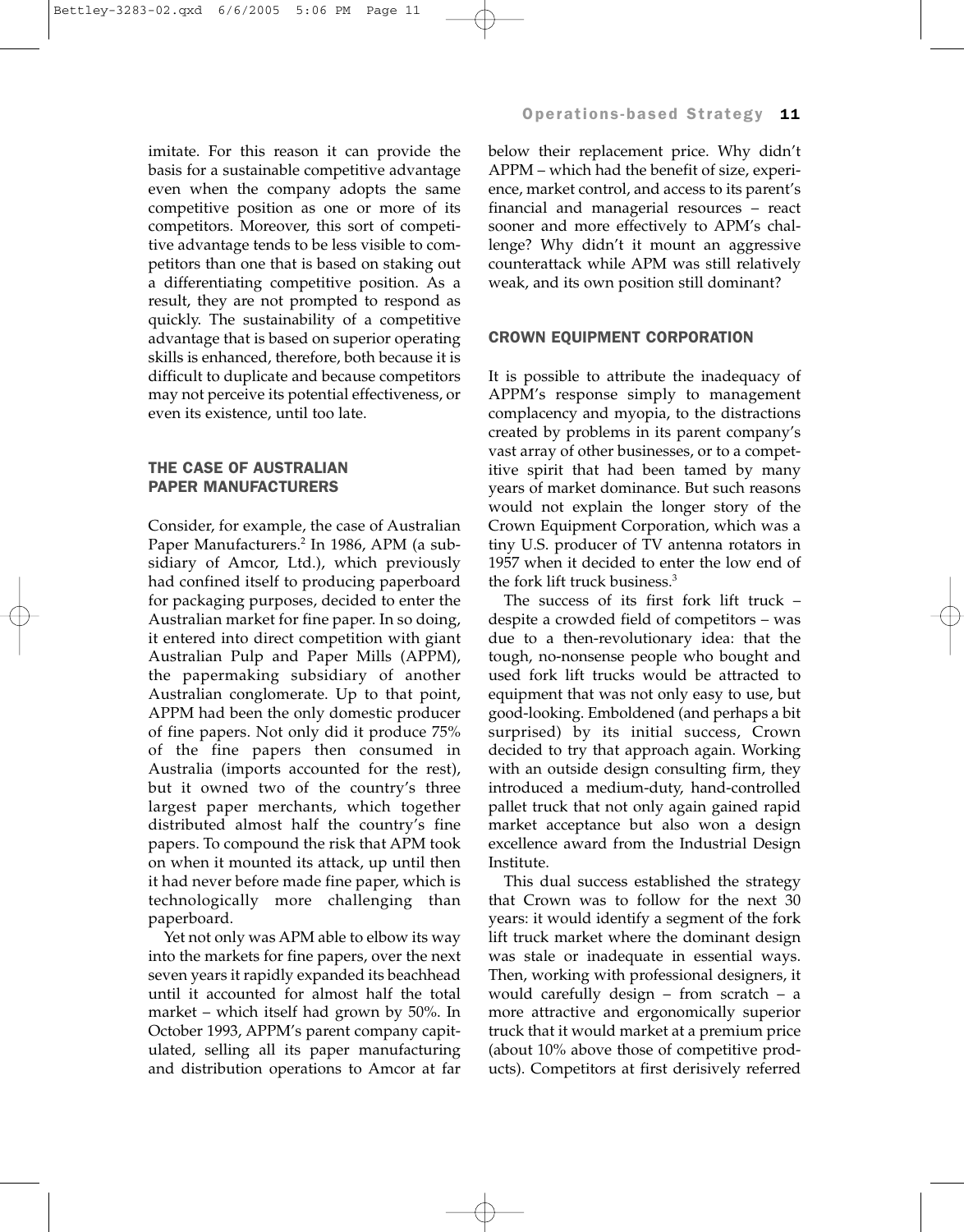to Crown as 'the pretty truck company,' and deluded themselves into thinking that Crown's success would not be transferable to bigger trucks, where larger competitors controlled the market.

But in the early 1970s, Crown Equipment (which by then was selling over 100 different models of trucks in 80 countries) introduced its first 'rider truck,' which had a lift capacity of 4500 pounds and brought it face to face with a competitor that held a 75% market share. Within four years, Crown's revolutionary new design had captured 40% of that market, and Crown soon followed that success into still larger products. By 1990, Crown was the third largest fork lift truck producer in the U.S., and 10th in the world – even though it produced only electric trucks, compared with competitors that generally offered gas and diesel models as well.

Why didn't Crown Equipment's competitors react to its long series of product introductions – even though the larger ones had monitored its steady growth over at least two decades? Worse, given the market success of its 'pretty trucks,' why didn't competitors simply copy its strategy of employing outside design firms to help them redesign their own trucks before Crown's new designs made theirs obsolete? Crown's strategic weakness was, after all, its very consistency.

### SOUTHWEST AIRLINES AND WAL-MART

Such apparently irrational behavior is not confined to manufacturing companies. Southwest Airlines, for example, began operations with little more than 'a wing and a prayer' in  $1971<sup>4</sup>$ Its headquarters were in Dallas, Texas, the home base of giant American Airlines. During the 1970s, Southwest grew steadily and, after the deregulation of the airline industry, began to expand its operations outside Texas. Following a quite clear and consistent strategy, it has steadily expanded its route structure ever since, until today it is the seventh largest airline in the United States. Moreover,

it has consistently been among the most profitable U.S. airlines; in 1992, in fact, it was the only one among the top 10 to show a profit.

Not until the 1990s did any of its competitors attempt to imitate Southwest's strategy, and both attempts failed. By then Southwest's approaches to customer service, gate operations, and human resource management had made it so efficient, and its reputation and drawing power were so established, that it no longer appeared vulnerable either to competitors' counterattacks or their attempts to imitate its way of doing business. In late 1996, in fact, the headline for the *Wall Street Journal's* page one story about Southwest's latest initiative read: 'Competitors Quake as Southwest Air Is Set to Invade Northeast.' Why did its competitors wait so long to react, and why were they so ineffective when they did so?

Similarly, when Wal-Mart became a public corporation in 1972, it operated only 30 discount stores in rural Arkansas, Missouri, and Oklahoma. $5$  It had to go public to get the money needed to build its first warehouse. Then, following an unwavering strategy it steadily expanded from that base. A little over ten years later it had about 650 stores and almost \$4.7 billion in sales. By the early 1980s (even though most Americans had never seen a Wal-Mart store, or even a Wal-Mart advertisement), one would think that larger rivals like Sears and Kmart would have been aware of its stunning progress and alert to the potential threat it posed. By 1987, only five years later, Wal-Mart had almost 1200 stores, just over half as many as Kmart (its \$16 billion in sales were now about 60% of Kmart's), and the industry's 'country bumpkin' had taken the lead in applying computer technology to track sales and coordinate the replenishment of its stores. Yet, as Wal-Mart steadily approached the large cities where Kmart was entrenched, rather than prepare for the predictable head-tohead confrontation, Kmart turned its energies to diversification and building a more 'up-scale' image.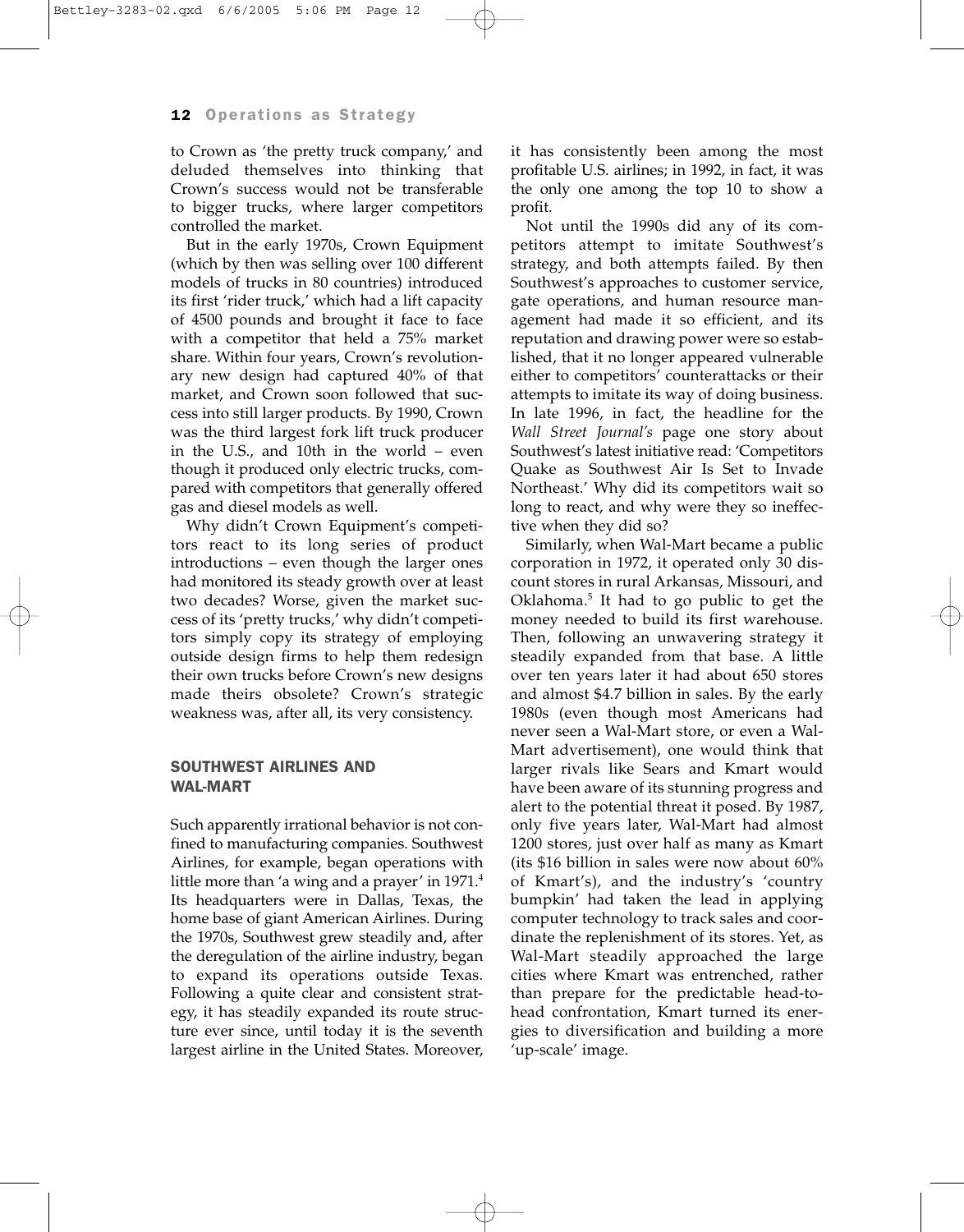By 1993, the battle was essentially over. Wal-Mart's sales had surpassed Kmart's two years earlier and now, with \$67 billion, was over half again as large. Over 80% of Kmart's stores now faced direct competition from Wal-Mart's (while only slightly over half of Wal-Mart's stores competed directly with Kmart's), and Kmart – so financially strapped that it could barely cover its annual dividend – was hamstrung in its attempts to renovate its old stores. By then, of course, it was a case of too little, too late. Why didn't it react sooner? What should it have done while it still had a chance to change the course of events?

## AN EXAMPLE OF A SUCCESSFUL **COUNTERATTACK**

That such inertia – verging on paralysis – is a *choice*, not an inevitability, is illustrated by the very different competitive response of the American Connector Company in the early 1990s.<sup>6</sup> ACC learned that DJC, a Japanese competitor, which up to then had confined itself to serving only the Japanese and nearby markets, was preparing to enter the U.S. market. Moreover, it apparently was planning to base this assault around a new, highly automated U.S. factory modeled after one that it had been operating in Japan for over five years. That new Japanese factory had been able to reduce the equivalent manufacturing cost of comparable products to almost a third less than ACC's cost.

ACC reacted immediately, on a number of fronts. It hired a consulting firm to investigate the approaches to manufacturing that had been adopted in DJC's Japanese factory. It also began learning whether and how some of these approaches might be implemented in its own factories and initiated an integrated set of marketing moves – including closer communication with customers, more emphasis on customized designs, and selective price cuts. As a result, DJC's U.S. factory is still barely profitable, over four years after starting up.

#### ATTACKING THROUGH OPERATIONS

All these successful attacks were based primarily on the kind of operations-based advantages alluded to at the beginning of this article. Indeed, that operations advantage was the key to the sustainability of the attacker's success. None were built around a new product or service, a unique technology, or a marketing or financial advantage. Nor did the attackers do anything that could not have been copied by any of their competitors, had they reacted in time. But, over time, the attackers became so effective at implementing their strategies, and extending them into new areas, that the approaches they employed were no longer easily replicable. Analogously, anyone can buy the same tennis racket that Pete Sampras uses, wear the same brand of clothes and sneakers, and adopt a 'big serve and volley' strategy. You might even have had a chance at beating him when he was 8 years old – but no longer.

There are two ways in which these successful attackers created and exploited their operating advantage. First, they adopted an operations strategy that gave them a competitive advantage along dimensions or in locations that, although valued by certain subsets of their customers, were not being emphasized by competitors; this is what is sometimes referred to as a 'differentiating' competitive position. Often, the operating capabilities they developed were cultivated in other countries or different industries. Second, they reinforced this alternative way of appealing to customers with the development of a tightly integrated system of supporting values, skills, technologies, supplier/customer relationships, human resources, and approaches to motivation that were neither easily copied nor transferable to other organizations.

The key to the successful counterattacks was that the incumbents either persuaded customers that their own competitive advantage was more desirable than the attacker's; they exploited the inherent weaknesses in the attacker's specialized operating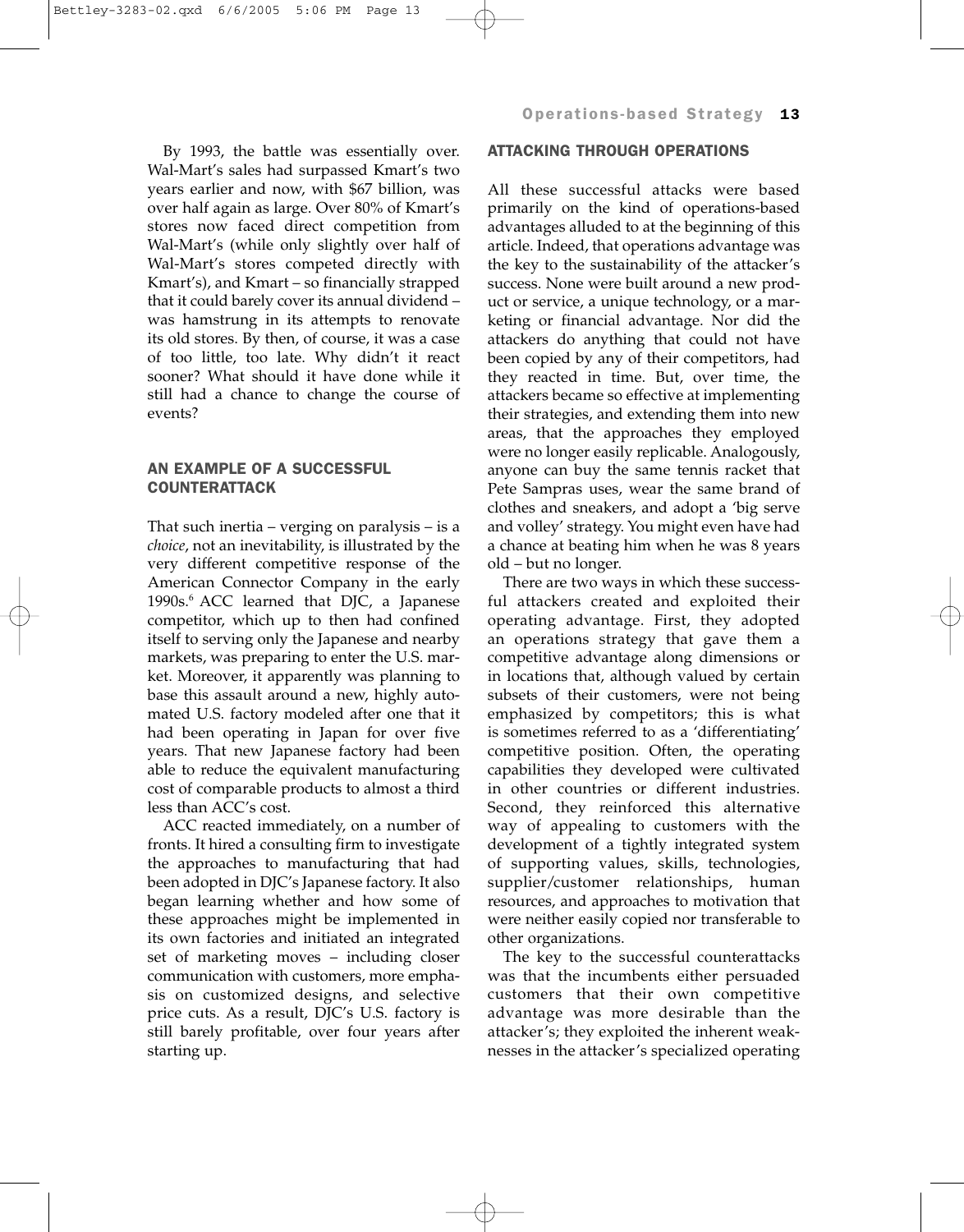systems; and/or they emulated its strategy so quickly that the attacker never had enough time to develop a superior operating effectiveness.

## POSITIONING: APPEALING TO A DIFFERENT CUSTOMER NEED

Given the multitude of choices that customers face today, how do they decide which product or service to buy? Different customers are attracted by different attributes. In order to appeal to those who are interested primarily in the cost of a product or service, some companies attempt to offer the *lowest price* (as did DJC, Wal-Mart, and Southwest Airlines). Others prefer to appeal to those customers who want *higher quality* (in terms of performance, features, or appearance) even though this might necessitate a higher price, as did Crown Equipment. Still others seek to differentiate themselves through superior *flexibility, dependability, speed* of response, or *innovativeness*, as had the American Connector Company prior to being attacked. A given company may try to match (or stay within some specified range of) its competitors on several competitive dimensions and thereby offer the 'best value' or other form of compromise between competing attributes. But when it comes down to the final attempt at persuasion, the company hopes the customer's choice will be swayed by its product's (or service's) specific form of superiority.

Therefore, a positioning advantage must begin with a decision as to how the company wants to differentiate itself in its chosen marketplace. However, it cannot gain any long-term advantage over its competitors by focusing on a different customer need if it continues to use the same manufacturing or service delivery process as its competitors do. After having decided what kind of superiority it wants to achieve, the company must configure and manage its operations organization in such a way that it can provide that form of advantage most effectively.

Just as an engineered product reflects the combined influence of a variety of design parameters (such as electronics, mechanics, chemistry, or biology), an operations organization reflects the influence of its own set of design parameters. Some of these represent decisions regarding the organization's physical attributes, such as the amount of production (or service delivery) capacity that it provides. Others represent the policies and practices that determine how the physical aspects of the organization are to be managed.

Some of the competitive attacks described above were clearly based on a decision to address a critical (and sometimes latent) customer need that the company's competitors had not given a high priority. Such opportunities often emerge when customers' needs evolve over time. For example, Australian Paper Manufacturers clawed its way into the Australian fine papers market primarily by offering superior quality (its reconditioned paper machine was able to make much smoother paper) and by providing better responsiveness to its customers. Although APM could not match its competitors' range of products or the variety of sizes and packages they offered, an unexpectedly large segment of the Australian market, as it turned out, was more interested in high quality and rapid, dependable delivery than a broad range of products and package sizes.

Similarly, Crown Equipment's ability to design radically new fork lift trucks was reinforced by its ability to design and manufacture its own components. Its competitors were constrained from being too innovative because they relied on outside suppliers to provide most of their components. Crown's ability to customize its products to meet the specific needs of individual customers was due to a flexible production process whereby batches were assembled using small teams of broadly skilled workers. Crown's larger competitors, in contrast, were constrained by their use of assembly lines that were set up for long runs and staffed by workers having limited skills.

These examples also provide another explanation for the inadequate response to such attacks by entrenched competitors. Once a company has configured its operating system with the goal of achieving superior performance along certain competitive dimensions,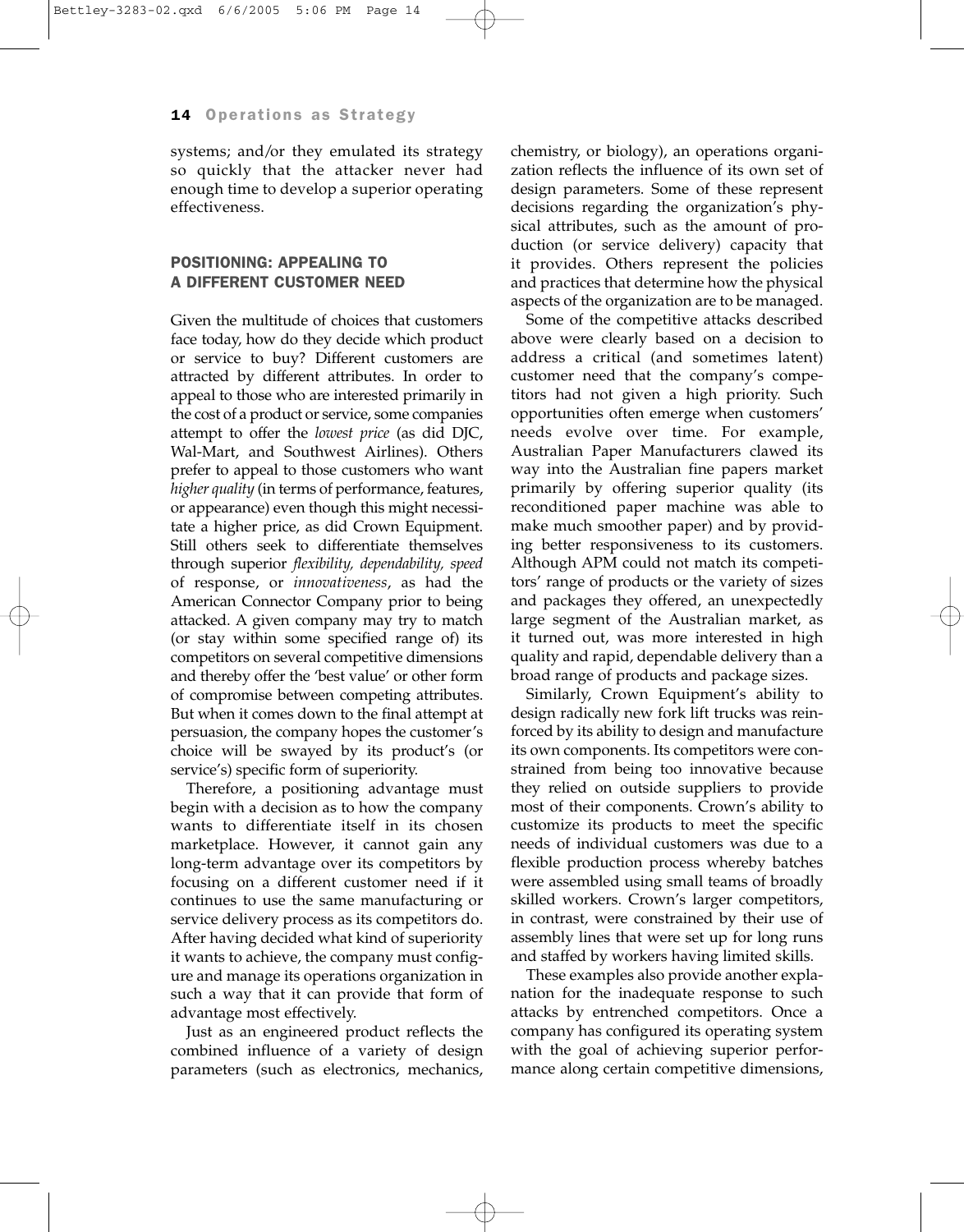it becomes very difficult for it to try to match the performance of a competitor that uses an operating systems designed to excel along quite different dimensions. A company can't adapt effectively to a new set of competitive priorities simply by making a single change in its operating systems. A whole series of interlocked alterations is required, and this takes time as well as money. Faced with the prospect of such wholesale restructuring, companies often delude themselves with the notion that the competitive advantages that new competitors are offering will appeal only to a small segment of the market, cannot be scaled up, or are just a 'passing fancy' that customers will soon tire of.

## CAPABILITIES: BEING BETTER AT 'THE SAME GAME'

Another way that a company can use operations to create a competitive advantage is s mply by executing that strategy more effectively than its competitors. By aggressively building experience (often characterized as 'getting down the learning curve') and developing unique organizational capabilities, some companies have been able to achieve an enduring advantage over their competitors – even those that addressed the same customer needs and configured their operations similarly. This kind of operations-based advantage draws its power from the fact that companies succeed in the long run not just by equipping themselves with the latest technologies or facilities, but by being able to *do* certain things better than their competitors can. A decision to move production to a low-wage area, for example, can provide only a temporary advantage at best; unless a company is exceptionally good at setting up and managing such facilities, its competitors can do the same. Similarly, a company might be able to acquire access to a certain technology but not the ability to mass produce products embodying that technology, to sell them effectively, or to improve that technology over time. Such skills can only be developed with conscious effort, experience, and time. This is where the competitive power of operations

#### Operations-based Strategy 15

really becomes important. Strategic planners often assume that it is easy to replicate other companies' operations. Indeed, while it is usually straightforward to duplicate a mediocre operation, there are enormous – and competitively significant – differences between mediocre and outstanding performers. Catching up quickly to become as effective as a first-rate operation is extremely difficult.

For example, when Kmart finally attempted to react to Wal-Mart's attack by pouring money into new computerized scanners and new product procurement and inventory control systems, it found that its employees lacked the skills necessary to use the new systems effectively and that the data being entered into them were full of errors. Instilling the organizational discipline required to ensure the accuracy of data and then providing the training required in order to make the most effective use of its sophisticated systems had taken Wal-Mart many years. Kmart could find no shortcut.

Even though Southwest Airlines initially based its low-cost strategy on its 'no frills' (including no meals, reserved seats, or baggage transfers) approach, its use of secondary airports, and its operation of only a single type of aircraft (Boeing 737s), it soon developed organizational capabilities that created further cost advantages. By the time competitors such as United Airlines and USAir decided to react by setting up subsidiaries utilizing similar strategies and operating structures, they found they simply couldn't match Southwest's fast turnaround times, its aircraft utilization rates, or its friendly, personal service. Just as important, Southwest had attracted and developed a customer base that was willing and able to board and exit its planes just as fast as it would let them. One recent study, for example, found that Southwest's turnaround times were upwards of a third less than those of its major competitors (even after adjusting for such things as its lack of meals and smaller airplanes) and its staffing costs were less than half of its competitors.7 Yet the quality of its service, as measured by such variables as late arrivals and number of customer complaints, was 75%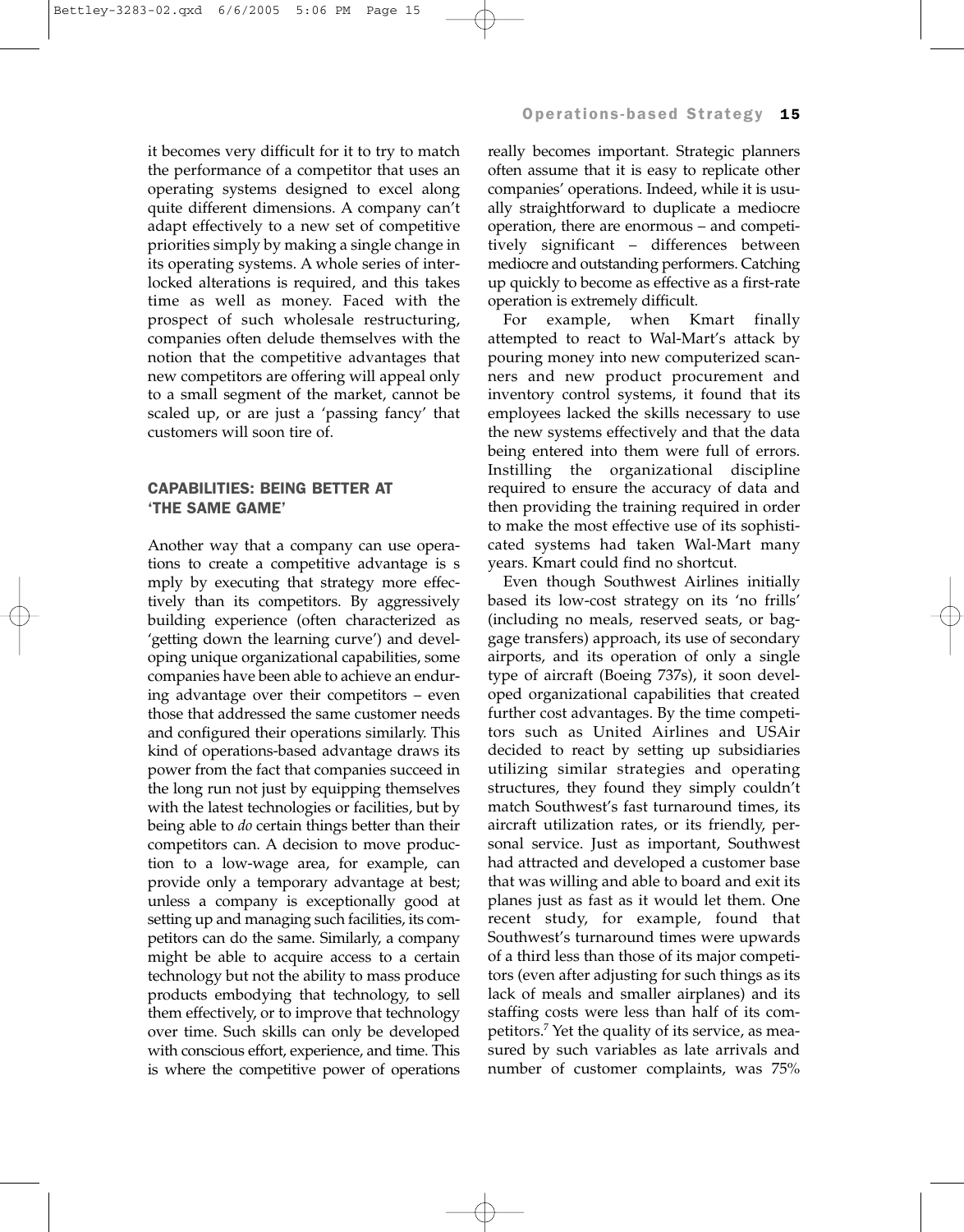better than the average of its nine major U.S. competitors. It is easy to eliminate meals and baggage services, add more direct routes to secondary airports, and buy Boeing 737s, but it is hard to 'buy' fast turnarounds, on-time arrivals, and cooperative customers. Such capabilities have to be built, and nurtured, step by step. In thinking about how to develop such capabilities, it is useful to break them up into three types:

- *Process-based capabilities* are derived from activities that transform material or information and tend to provide advantages along such standard competitive dimensions as low cost and high quality. McDonalds's meticulously researched and documented procedures for producing fast food have been its primary defense against hordes of attackers, who have found themselves unable to replicate the incredible consistency of product and service that McDonalds has sustained throughout its network. While process-based capabilities are usually associated with manufacturing industries, service companies now are using new technologies to achieve operating advantages in comparable ways. Fidelity Investments, for example, has invested millions of dollars in developing state-of-the-art image and audio capture technology, so that transactions made by its customers can be rapidly and accurately entered and checked. This accuracy allows it to provide consistent, superior service to its customers by being able both to enter information into its systems accurately and to retrieve that information instantaneously when customers inquire about previous transactions. Even when its investment performance lags competitors, Fidelity has been able to retain customers because of the outstanding service it provides.
- *Systems (coordination)-based* operating capabilities underpin such competitive advantages as short lead times, a broad range of products or services, the ability to customize on demand, and fast new product development. Such capabilities

require broad involvement throughout the entire operating system. For example, Allegheny Ludlum Steel Corporation became one of the most profitable U.S. producers of specialty steel through a long process of steadily improving the way it coordinated the complex series of steps involved in making small batches of customized steel.8 Over the course of six years, it was able to reduce substantially the percent of defective steel it produced, double the effective capacity of its melt shop (with the same equipment), and increase its net output (in tons per worker) by 40%. Moreover, it developed an intricate cost accounting system, based on its own carefully monitored experience, that allowed it to estimate precisely the cost of any grade, width, and gauge of steel. The 'system' that Allegheny built gave it capabilities that enabled it not only to survive an industry bloodbath (in 1980 it had 10 competitors; now it has three), but to show a profit every year.

• *Organization-based* operating capabilities involve the ability to master new technologies, design and introduce new products, and bring new plants on line significantly faster than one's competitors. Since they are even more difficult to replicate, such capabilities are among the most powerful in the operating arsenal. The classic example of such a capability was provided by the Lincoln Electric Company during World War II.<sup>9</sup> At the beginning of the War, it had become the leading and lowest-cost producer of arc welding equipment and supplies in the United States. During the War, in a patriotic attempt to increase the capacity and reduce the costs of such equipment for the war effort, Lincoln voluntarily offered to share its proprietary manufacturing methods and equipment designs with its competitors. As a result, industry production rose to meet demand without any investment in additional capacity. By the end of the War, those competitors had reduced their manufacturing costs to levels that were close to Lincoln's.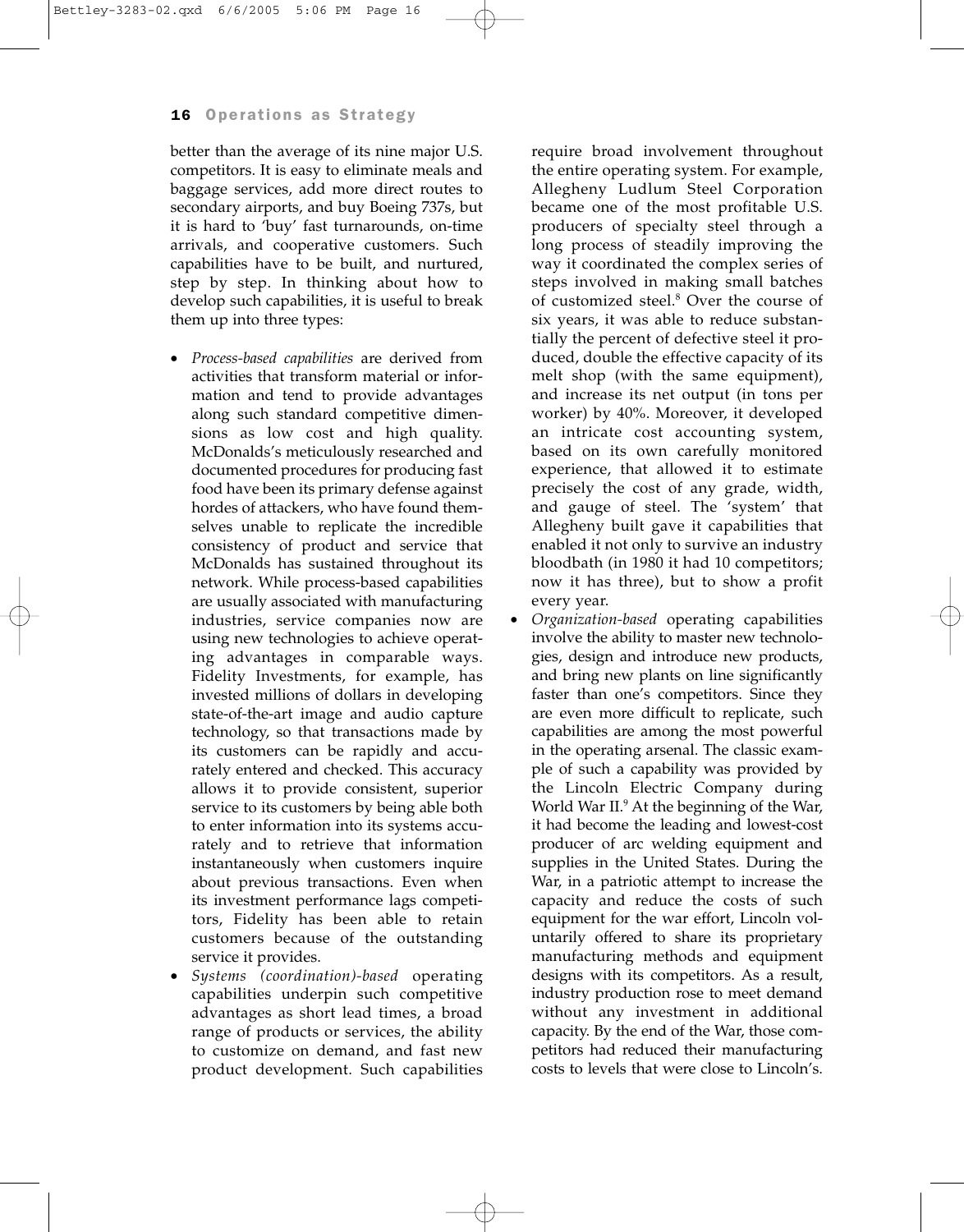But soon, using the same organizational capabilities that had given it cost leadership before the War, Lincoln was able to regain its cost advantage, which it has maintained to this day. In another example, both Boise Cascade and Union Camp began to install new paper plants at about the same time (Boise in International Falls, Minnesota, and Union Camp in Eastover, South Carolina). Despite the fact that its plant employed similar off-the-shelf technology, Boise's skill at bringing new plants on line allowed it to get its plants up to full capacity in just over a third the time it took Union Camp. Despite operating the largest paper plant in the world (in Franklin, Virginia), Union Camp had less experience bringing new operations on line. The delays at Eastover left Union Camp at a significant competitive disadvantage when demand for paper products exploded in 1992.

## THE SUSTAINABILITY OF AN OPERATIONS-BASED COMPETITIVE ADVANTAGE

None of the successful attacks described above was based on programs of indiscriminate 'continuous improvement.' Instead, the attackers methodically developed certain operating capabilities and consciously sought out opportunities to exploit them. Some of the attackers clearly intended to stake out a differentiating competitive position. All understood that trade-offs had to be made among various dimensions of performance and that such trade-offs could be altered by operationsbased innovations.

But they also exploited the fact that those being attacked tended to underestimate the power of the attacker's operating superiority. Not all industries, of course, are populated with competitors that are so slow to react. In more dynamic environments, one could argue, any advantage a company might gain from new operating abilities would be quickly eroded away as defenders and new attackers replicated the operational techniques of the attacker. Therefore, that advantage would be expected to be quite transient.

Even in such environments, however, operations-based advantages turn out to be surprisingly robust for two reasons. First, innovations in operations are inherently difficult to replicate and slow to diffuse. They often demand substantial organizational change and sometimes even a complete realignment of management philosophy and corporate culture. The fact that operations effectiveness is difficult to imitate or transfer, indeed, is what makes it so valuable. To the extent superior operating capabilities are organizationally specific, the competitive advantage provided by them is much more sustainable than that provided by something one can easily copy or buy. Japanese auto makers, for example, were able to offer a product quality/reliability advantage while maintaining very competitive (and often lower) prices because of their adoption of 'lean production' techniques. These techniques, although based on simple principles, required such radical changes in worker training and management practice that it took other auto producers more than a decade to implement them successfully and bring their defect rates down no levels approaching those of their Japanese competitors. Similarly, even though Total Quality Management (TQM) began sweeping through U.S. industry almost twenty years ago, there is still a thriving business in TQM consulting. If such techniques were rapidly and easily diffused, the demand for such consultants would along since have disappeared.

Second, and just as important, operationsbased strategies have a dynamic quality. Ongoing invention is at the core of today's most effective operations organizations; they do not stand still while their competitors try to catch up. Those that can consistently create new, more effective ways of delivering value to customers will stay ahead of the pack. In the cases described earlier, the innovations in operations were both competitively important and relentless; as a result, the advantage gained was powerful and sustainable.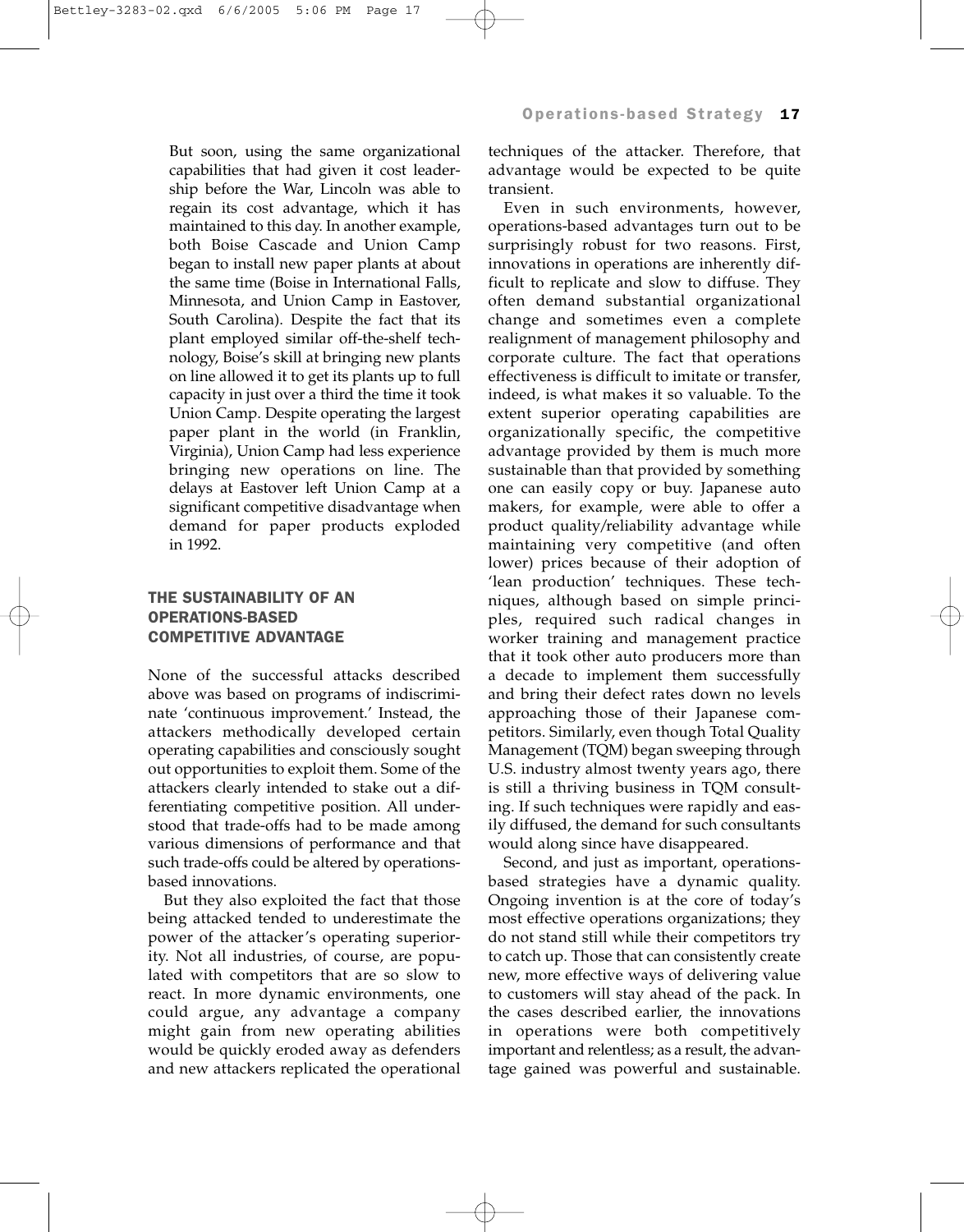Indeed, the ability to develop new and valuable abilities – to push out the frontiers of your operating performance faster than your competitors can – is the most difficult of all to master.

The ability to learn and adapt quickly underpinned Microsoft's astonishingly rapid about-turn with respect to the Internet. After years of neglecting the development of Internet software, while it focused on its Operating System and Applications products, Microsoft belatedly realized that it stood to lose much of its desktop market to upstarts like Netscape and Sun Microsystems. Unlike so many others before it that had been dismissive of new computer technologies (e.g. minicomputers, engineering workstations, personal computers) when they first appeared, and then astonishingly slow and inept in trying to develop competing products, Microsoft was able to realign itself quickly around the imperatives of the new technology and forge its way back to rough parity with its new competitors.

While some individuals learn and adapt easily, organizations rarely do. They must be structured and shaped in a way that facilitates learning and change. For example, even during the time their company apparently was oblivious to the threat of the Net, a few zealots within Microsoft were developing a deep understanding of its potential importance. Microsoft not only encouraged these mavericks to develop their Internet expertise, it allowed their heretical voices to be heard and to influence the path of the company. Being able to quickly transform individual learning into organizational learning is an enviable operating capability.

New operating capabilities often arise in ways and from sources that are difficult to predict. Putting too much reliance on competitive benchmarking, or on monitoring the innovations of one's direct competitors, can easily misdirect a company's attention away from the new operating capabilities that are developing in apparently unrelated arenas. This is particularly true in the case of *capability pairing*, where previously unconnected

(and/or insufficiently developed) capabilities are developed and combined in a unique way.

It is not necessary that any of these capabilities be proprietary or even uncommon. They may have been developed for different purposes and different markets, so entrenched competitors are unlikely to perceive any danger in them. But when they are combined and focused on a new market segment or competitive approach, those being attacked often find it difficult to respond. They might be able to develop or acquire some or all of those capabilities but, in the short term, rarely can master them all – or learn how to mesh them together.

US Robotics (USR), for example, became the leading modem producer following this approach.10 During its early years, it moved from business to business, almost haphazardly, picking up new capabilities along the way. During the late '70s and early '80s it manufactured modems, then turned to distributing other companies' products while its largest rival was growing its market share to over 75% in the United States. As a distributor, USR learned that its customers prized transmission speed above everything else, and so its managers and engineers focused on ways to make modem communications both faster and easier to upgrade. They decided this could be done only by developing a new kind of data-pump: the heart of the modem. Resurrecting the manufacturing expertise it had developed during its early years, and combining that with its new engineering capabilities and understanding of consumer needs, USR began manufacturing modems in earnest again in 1982. Its new mission: to develop and build the world's fastest modems. Hayes Modem, the giant incumbent, eventually was able to match USR bit-for-bit in terms of transmission speeds, but could not emulate the *combination* of manufacturing and engineering skills that allowed USR, time after time, to introduce the fastest products. Hayes could not recover its technological leadership in time, and in late 1994 it filed for Chapter 11 protection – while USR's sales were approaching \$1 billion.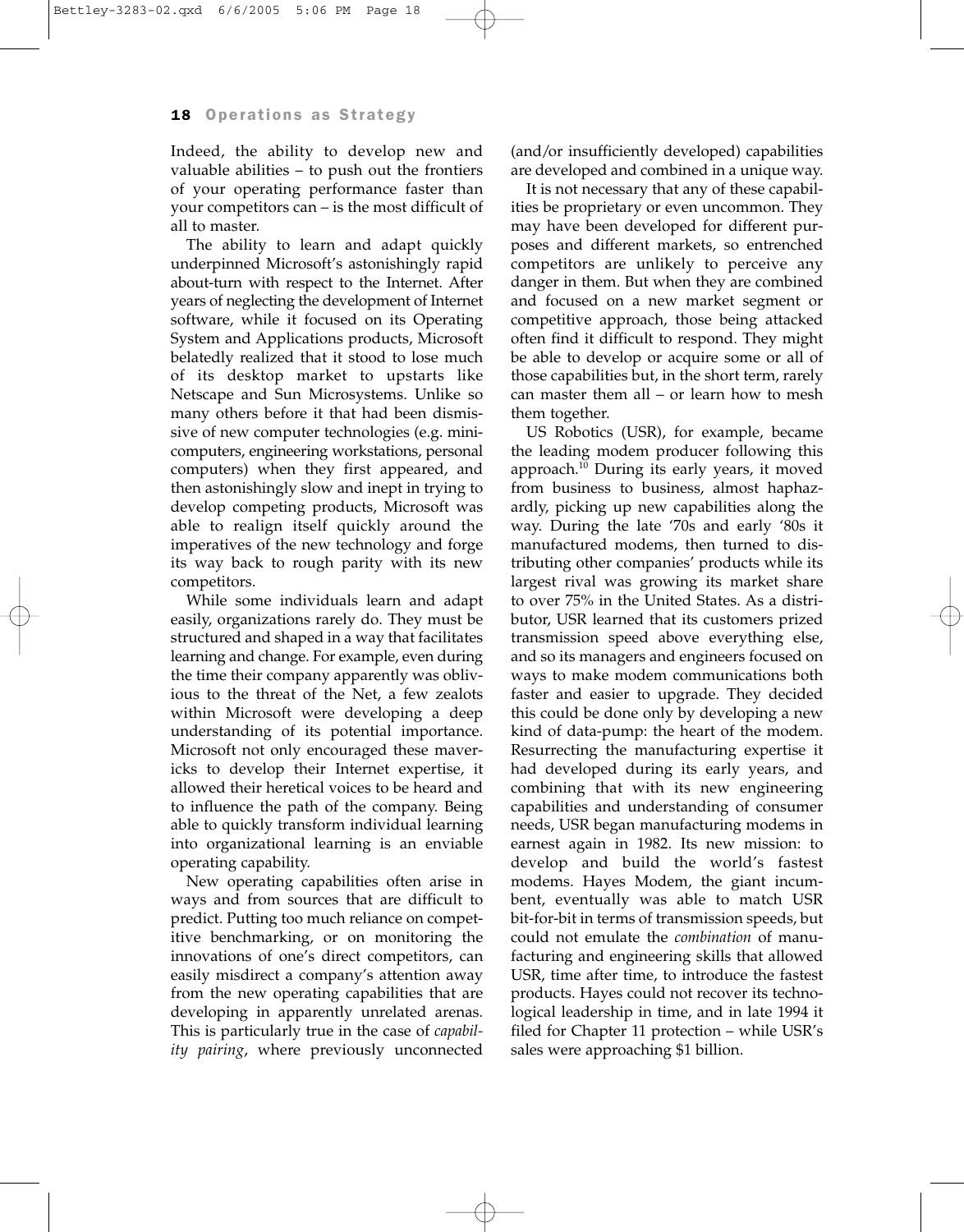Similarly, Japan's Hitachi-Seiki began developing capabilities in electronics in the 1950s, when it was still a tiny producer of standard machine tools and mechanical engineers ruled the industry.<sup>11</sup> But over the years, step by step, Hitachi-Seiki mastered controllers, sensors, and software – creating in the process a new engineering discipline: 'mechatronics' – until by 1985 it was recognized as a world leader in the design and production of Flexible Manufacturing Systems.

#### DEFENDING THROUGH OPERATIONS

The foregoing suggests that a company can defend itself against these kinds of operations-based attacks using one or more of the following three approaches.

• *First*, a company can exploit its own strengths, pouring resources into improving its competitive advantage and marketing that advantage more aggressively to customers. (This may appear to be more of a marketing-based defense than an operations-based defense, but for the marketing to be successful, it must be built on a foundation of true operating superiority.) The danger with this approach is that sometimes companies pursue their target competitive advantage(s) beyond the point of diminishing returns – in effect, 'overshooting' their customers' real needs.<sup>12</sup> For example, one of the ways the American Connector Company defended itself against the attack of DJC was to go to its customers and convince them of the value of purchasing customized products instead of the standardized products that DJC was offering. This would have been very difficult given the huge cost advantage that DJC would have possessed if its new U.S. plant were able to produce products at a cost comparable to that achieved in its Japanese plant. In light of this, ACC also embarked on a program to reduce its manufacturing costs. The smaller its cost

disadvantage, the easier it would be for its customers to justify buying ACC's higherperforming products.

Second, a company can attack its attacker's operating-based weaknesses. Recall that in configuring its operations organization so as to offer superior performance along certain dimensions (e.g., low cost, flexibility, fast response), the attacker had to make structural and software choices that constrained its performance along other dimensions. These present points of vulnerability. Again using ACC's response as an example, it was very clear to them that one of the keys to DJC's low costs was its strategy of operating its manufacturing facility close to its theoretical capacity (three shifts a day, 330 days a year) and scheduling long runs so as to minimize changeovers. Therefore, ACC set out to prevent DJC from attracting the sales, particularly of highvolume products, that would allow it to take full advantage of its production process. It did this not only by aggressively selling its ability to design higher-performing customized products, but also by cutting its prices on the products that were the most attractive ones for DJC to produce.

John Crane's counterattack against Far-Eastern competitors that were invading its markets with low-cost derivative products provides another example of this kind of response.13 Although it had gained industry leadership by inventing many of the most popular mechanical seal technologies, Crane's proprietary advantage had dissipated as its seals became commoditized. By consciously developing an ability to build customized seals on very short notice – and thereby offer consistently shorter leadtimes to European customers who demanded fast response in order to avoid plant shutdowns caused by a faulty seal – Crane was able to beat back many of its low-cost, but distant, competitors. In the process of developing this capability, it had to reinvent the way it coordinated material flows through its factory as well as introduce and master the operation of a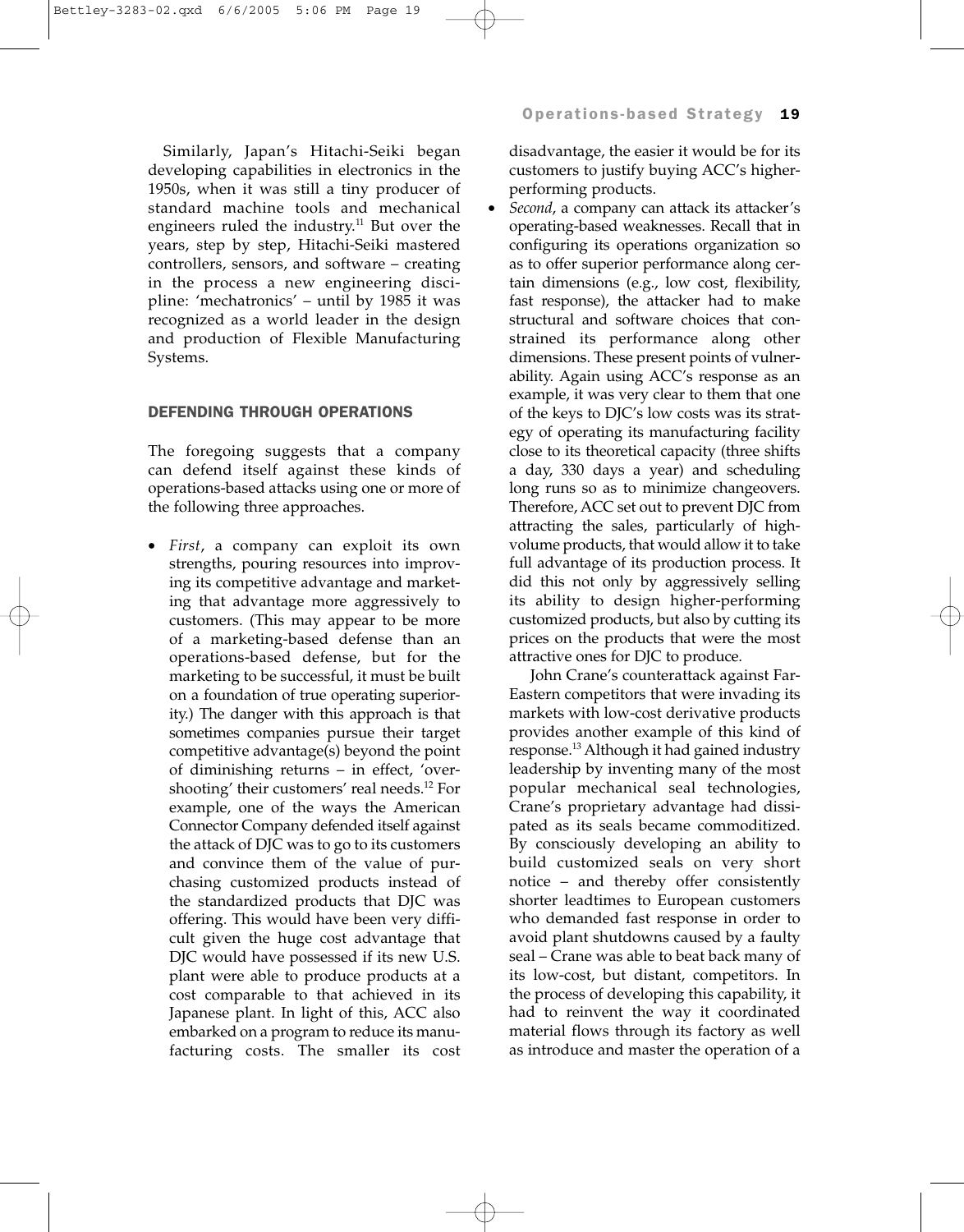new CAD-CAM system that it customized to meet the unusual needs of mechanical seal production. Subsequently, Crane was able to use this new capability in strengthening many of its other businesses.

• *Third*, a company can recognize the seriousness of the attack quickly and emulate its attacker's strategy before it is able to get too far ahead of it down the learning curve. Microsoft, as noted earlier, was initially caught flat-footed by Netscape's approach to developing its browser software. Netscape exploited the sophistication of its Internet-based users by employing the same rapid design-build-test cycles that had been used to construct the Internet itself over a period of 30 years. Customers and users were an ongoing part of this development process. Microsoft, accustomed to longer projects and more rigorous pre-launch testing, simply was not organized to operate in this more volatile world. Fortunately, it *had* built a software development group (analogous to an operations organization in traditional companies) that was capable of adapting to such changes. Even more important, it took its fledgling competitor seriously long before it posed a serious threat to its own sales and profitability. It recognized that Netscape's technology could be applied not only to Internet browsers but also to a vast range of other network computer-based products. By mid-1995, less than a year after Netscape introduced its first browser, Microsoft had sounded the call to battle via video, e-mail, and live broadcasts throughout the company. Not only did it swallow its pride in admitting it had fallen behind, Microsoft was clear-headed about the capabilities it didn't have and the amount of time it would take to develop those capabilities internally. Realizing that developing a browser from scratch would take too long, it based its new browser on software developed by tiny Spyglass corporation. Then this browser was quickly and elegantly incorporated into its new Windows 95 operating system. Despite the Justice Department's concerns, Microsoft's ability

to weave the open standards of the Internet into its most traditional, complex, and important products so quickly demonstrated unusual operating capabilities. In addition, Microsoft recognized that it had to do more than respond simply to the threat posed by Netscape's *initial* browser. Understanding the potential threat the Internet posed to its core business, it changed the way it developed new products – emulating Netscape by releasing early versions of its new browser across the Internet. While skeptics often accuse Microsoft of using its sheer size to bully or bundle its way into markets, it also was surprisingly quick on its feet and willing to abandon some of the practices that had made it so successful up to then. Navigating its way between loyal pools of existing corporate customers (who were accustomed to debugged software that didn't require a lot of technical support) and hordes of Internet-savvy netniks (who were clamoring for new products) was an immense challenge. In just two years after its introduction in November 1995, however, Microsoft's web browser grew its market share to almost 40%, on its *own* merits.

## CONCLUSION: LESSONS IN ATTACKING AND DEFENDING THROUGH OPERATIONS

Companies that base their attacks, or their defenses, on operations capabilities all have one thing in common: they understand that such capabilities rarely can be developed quickly or bought off-the-shelf. People must be trained and given experience, new equipment and procedures must be developed and honed, new approaches to management must be tested, shaped, and given time to insinuate themselves into the organization's culture. Sometimes companies are not even aware of the full potential of the capabilities they are developing until a sudden insight or fortuitous incident reveals how they can be exploited. In this sense, strategies based on operating capabilities are at least as likely to be 'emergent'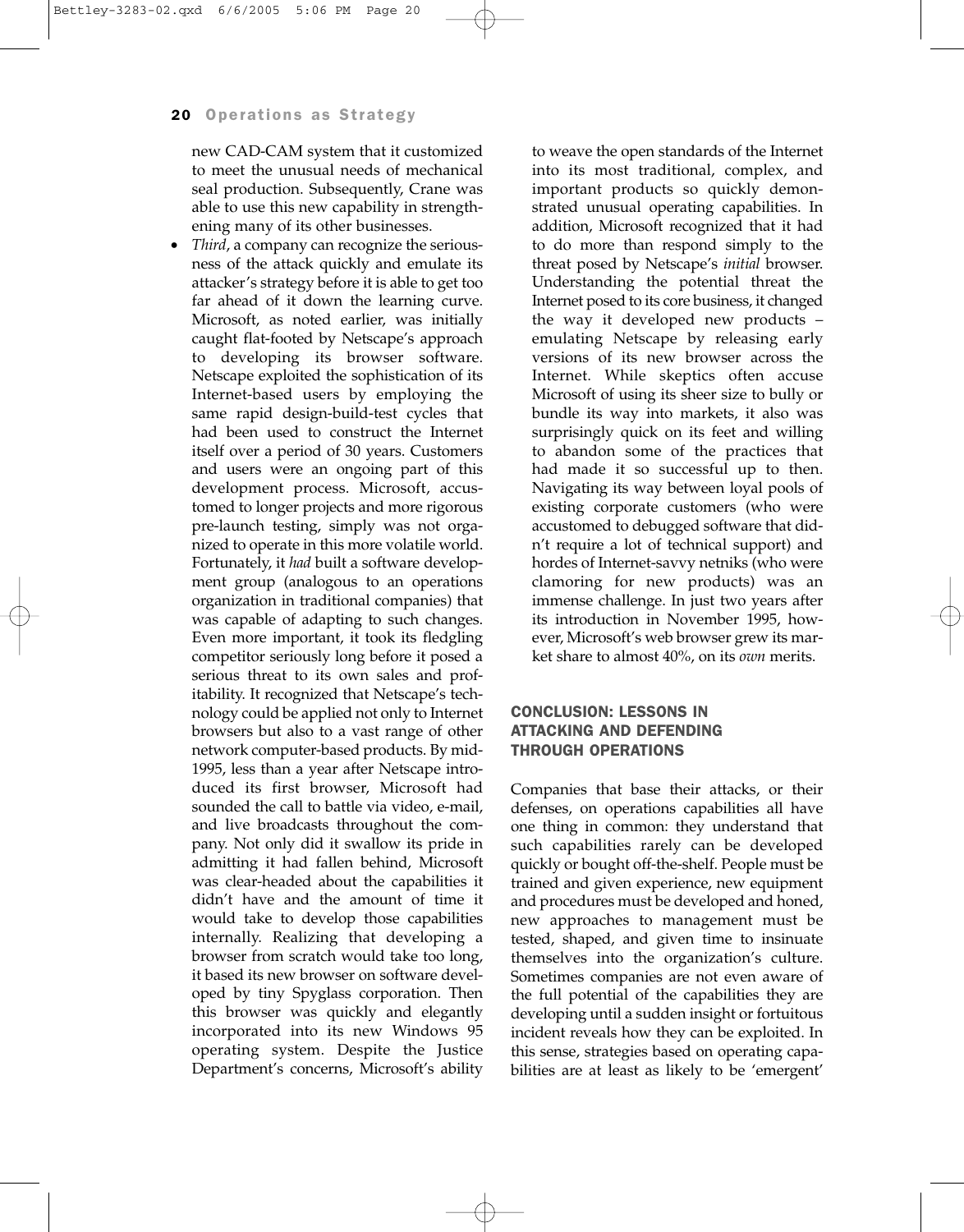(recognized after the fact) as they are the product of traditional strategic planning.

Indeed, the fact that such capabilities take such a long time to develop, and can 'come together' quite suddenly, gives them much of their competitive power. Entrenched incumbents tend to delay developing similar capabilities because they view them through the distorting prism of their own approach to structuring operations. If they are used to large-scale facilities, that is, they tend to consider smaller operations as inefficient; if they have invested massively in automation, they dismiss more worker-intensive operations as unreliable and outdated. They also tend to put too much faith in the power of their own size, asset base, and market position, and they assume that they can replicate anything a competitor can do, at a reasonable cost and on demand. Case after case, however, shows none of these assumptions to be valid.

Wal-Mart perfected its innovative approaches to retailing for a dozen years in the rural areas of the American south before attacking large urban areas. Southwest Airlines patiently built its skills – and its confidence – for years in Texas and adjoining states before growing to blanket the United States. During decades in which it produced only motorcycles, Honda became a world leader in the design and manufacture of small, highly efficient, gasoline engines before it suddenly transferred those skills into auto production. And other Japanese companies spent decades improving the precision of their manufacturing processes, reducing defect levels to parts-per-million levels, speeding up their process throughput times using just-in-time techniques, and instilling a climate of continuous improvement before attacking the U.S. steel, auto, consumer electronics, machine tool, and office equipment markets. For example, producing the personal camcorder was the culmination of impressive skills in design, automation, mechatronics, and miniaturization that Japanese consumer electronics companies had been cultivating for over a quarter of a century, first in miniature radios, then in television sets, pocket calculators, and VCRs. When all those highly-honed skills came together, the U.S. manufacturers of consumer electronics and photographic equipment found that they were simply incapable of making comparable products.

Effective defenders are quick to recognize such latent threats. They understand that new operating capabilities take time to develop, and they are constantly scanning the horizon of their markets and technologies on the lookout for companies that might combine hitherto unconnected skills to march into their territory. Small companies, particularly those in other countries or different industries, are especially dangerous. Being relatively invisible, the operating capabilities they are developing – and the way these capabilities are being translated into competitive advantage – can escape the detection of companies whose attention and competitive energies are focused primarily on their large, immediate competitors. Many such threats are emerging today from small upstarts that combine their knowledge of the new information technologies with other operations expertise to attack long-established firms. The eventual winners may well be not the incumbents, many of whom have yet to put more than a toe in the networked water. Companies like Amazon (www.amazon.com) and InPart Design (www.inpart.com) are important heralds of what may happen in many businesses. Each is using its growing experience in the new technologies either to link to new customers or to build new kinds of partnerships between companies. In so doing, each is inventing difficult-to-replicate operating capabilities.

Federal Express is one company that responded early and very effectively to the possibility of such attacks. Parenthetically, it had risen from obscurity to dominate the overnight delivery business using what we referred to earlier as a 'capability pairing' strategy: combining a 'hub-and-spoke' route structure (which its competitors knew about but thought inefficient) with continuous package tracking using state-of-the-art bar code, computer, and transmission technologies. While other companies were ignoring the internet because of its lack of commercial success and the technical problems being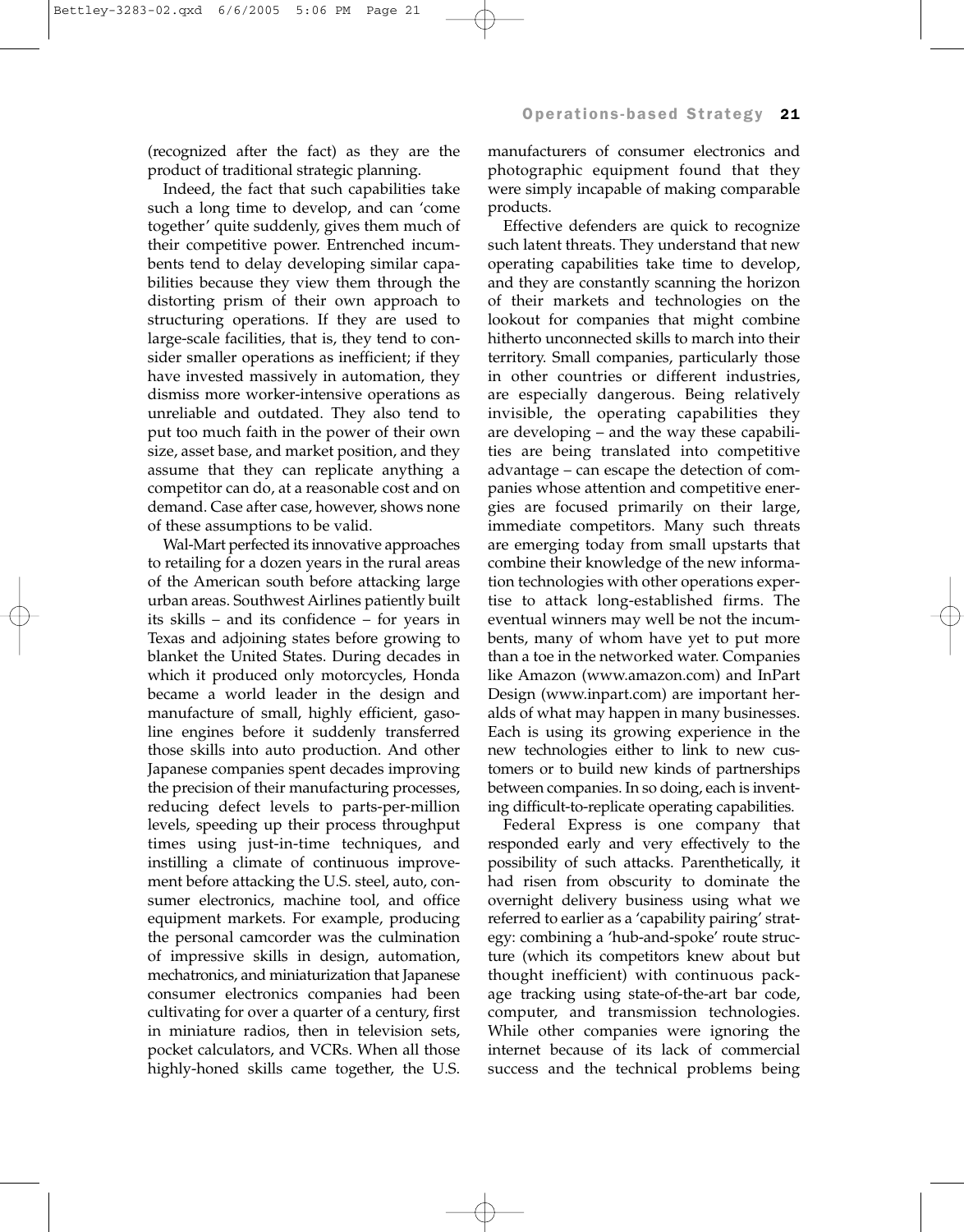encountered, Federal Express was running experiments with it as early as 1994. It recognized the importance of *time* when building new operating capabilities and was determined to keep would-be rivals from approaching it from a blind spot. Accepting the risk that the Internet might be a dead end, it was more interested in developing skills that could give it a new source of competitive advantage. By the end of 1996, FedEx's Web site was averaging nearly 1.4 million hits per month, including 360,000 tracking requests. This provided customers with faster and better information, while helping FedEx manage its customer service and other resources more effectively.

General Electric is another company that recognizes the need to develop internally – rather than attempt to buy – new operating capabilities. GE Lighting, for example, combined its strong manufacturing skills with knowledge about new networking technologies (gained from its corporate siblings) and became part of GE's experimental Trading Process Network. It set up a secure Web site and automated purchasing with a diverse group of partners. Since starting the pilot project in mid-1996, the unit has cut its average purchasing cycle in half, to seven days. But it also received another payoff: the openness of the Web has enabled a much larger group of companies to bid on jobs, resulting in delivered prices that are 10% to 15% lower than before. The division now lets customers track their orders through its shop in real time in the hope that it can thereby build a formidable new barrier against competitors.

As this example shows, strategies that combine existing and new operating capabilities in novel ways can be surprisingly powerful. However, the most sustainable advantages are those based on an organization's ability to *learn*: while companies often can replicate a competitor's equipment and operating policies within a few years, learning to use them effectively usually takes much longer. A company that has been shielded from tough competition for several years (as in the Australian Paper case) tends to have a particularly difficult time defending itself against sudden attacks. It both waits too long before taking a threat seriously and, when it finally does respond, finds that it has forgotten how to move – and learn – quickly.

Finally, companies must avoid confining their improvement activities to finding and emulating '*best* practice.' Rather, they should search out *new* practice, continually asking themselves: 'How would a competitor that possessed those new capabilities and understood our own company's weaknesses go about attacking us?' and 'If we were subjected to such an attack, how could we respond?' In addition, they should seek out and study fastgrowing competitors to learn about the innovative operational methods they have developed. If you're successful and growing, even though small, you probably are doing something different than the 'big guys.' A company's size tells little about the quality of its ideas or its potential to become a competitive juggernaut in the future.

#### ACKNOWLEDGEMENTS

The research reported in this article was supported by the Harvard Business School's Division of Research. We would like to express our appreciation to Professor Gary Pisano and D.B.A. student Andrew McAfee for their helpful comments and criticisms.

#### NOTES

1. For an opposing view, see Michael E. Porter, 'What is Strategy?' Harvard Business Review (November/ December 1996), where he argues that 'operational effectiveness is not strategy.'

2. See 'Australian Paper Manufacturers (A),' Harvard Business School Publishing, Case #9-691-041.

3. See 'Crown Equipment Corporation: Design Services Strategy,' Harvard Business School Publishing, Case #9-991-031.

4. See 'Southwest Airlines: 1993 (A),' Harvard Business School Publishing, Case #9-694-023.

5. See 'Wal\*Mart Stores, Inc.,' Harvard Business School Publishing, Case #9-794-024.

6. A disguised name; see 'American Connector Company (A),' Harvard Business School Publishing, Case #9-693-035.